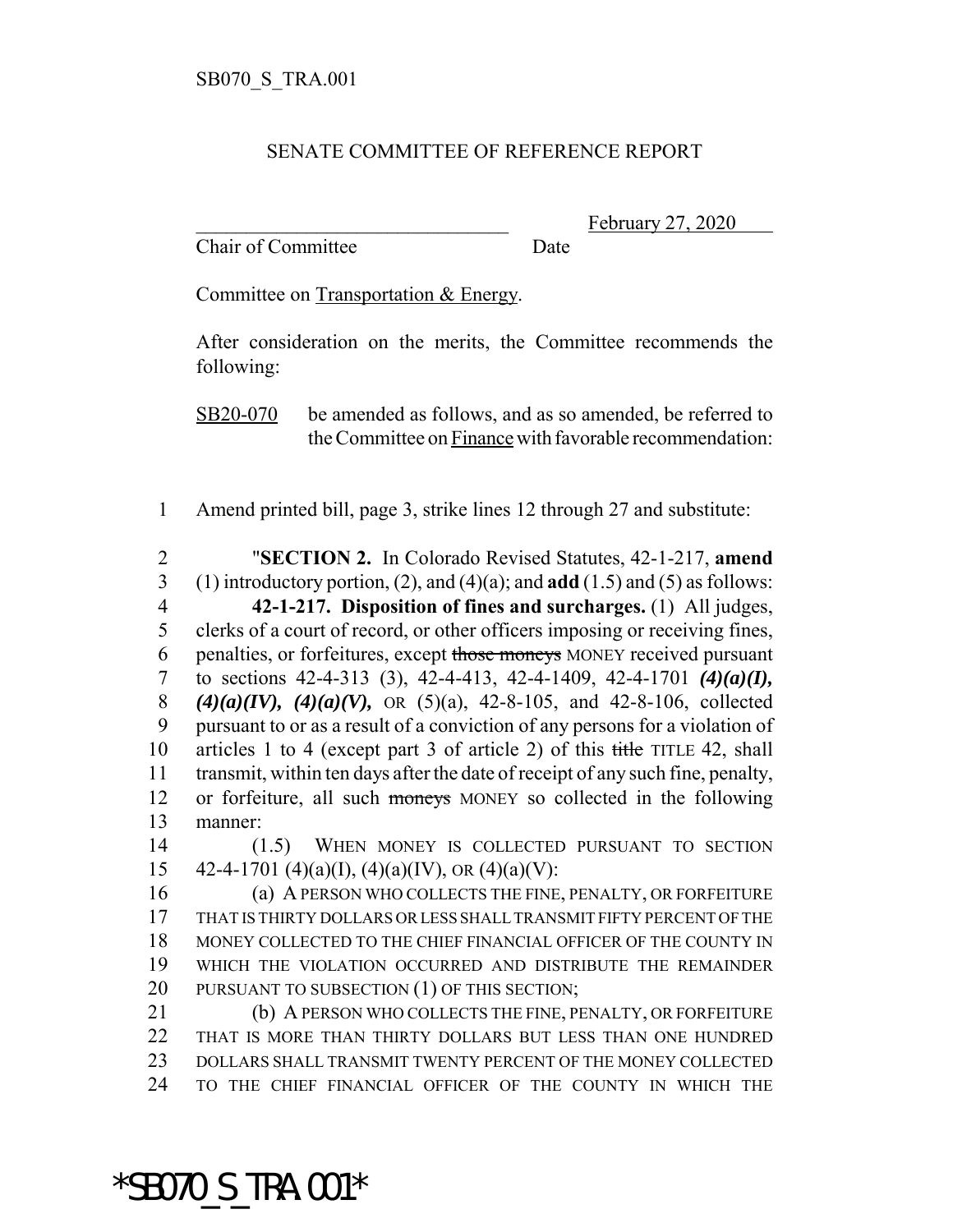VIOLATION OCCURRED AND DISTRIBUTE THE REMAINDER PURSUANT TO 2 SUBSECTION (1) OF THIS SECTION; AND

 (c) A PERSON WHO COLLECTS THE FINE, PENALTY, OR FORFEITURE THAT IS OVER ONE HUNDRED DOLLARS SHALL DISTRIBUTE THE MONEY PURSUANT TO SUBSECTION (1) OF THIS SECTION.

 (2) (a) Except for the first fifty cents of any penalty for a traffic 7 infraction, which shall be retained by the department and used SHALL 8 RETAIN AND USE for administrative purposes, moneys THE DEPARTMENT 9 SHALL TRANSMIT THE MONEY collected by the department pursuant to 10 section 42-4-1701 (5)(a) shall be transmitted to the state treasurer, who shall credit the same to the highway users tax fund for allocation and 12 expenditure as specified in section 43-4-205 (5.5)(a);  $C.R.S.:$  except that:

 (I) moneys MONEY collected pursuant to section 42-4-1701 (5)(a) for a violation of section 42-4-237 shall be allocated pursuant to 15 paragraph (e) of subsection  $(1)$  SUBSECTION  $(1)(e)$  of this section; AND

16 (II) IF THE PENALTY IS SPECIFIED IN SECTION  $42-4-1701$   $(4)(a)(I)$ , (4)(a)(IV), OR (4)(a)(V) AND THE AMOUNT COLLECTED IS LESS THAN ONE HUNDRED DOLLARS, THE DEPARTMENT SHALL TRANSMIT THE MONEY COLLECTED PURSUANT TO SECTION 42-4-1701 (5)(a) AS FOLLOWS:

20 (A) FOR AN OFFENSE FOR WHICH THE PENALTY IS THIRTY DOLLARS 21 OR LESS, FIFTY PERCENT OF THE MONEY COLLECTED TO THE CHIEF 22 FINANCIAL OFFICER OF THE COUNTY IN WHICH THE VIOLATION OCCURRED AND THE REMAINING FIFTY PERCENT OF THE MONEY TO THE STATE TREASURER; AND

 (B) FOR AN OFFENSE FOR WHICH THE PENALTY IS MORE THAN THIRTY DOLLARS BUT LESS THAN ONE HUNDRED DOLLARS, TWENTY PERCENT OF THE MONEY COLLECTED TO THE CHIEF FINANCIAL OFFICER OF THE COUNTY IN WHICH THE VIOLATION OCCURRED AND THE REMAINING EIGHTY PERCENT OF THE MONEY TO THE STATE TREASURER.

 (b) THE STATE TREASURER SHALL CREDIT ANY MONEY TRANSFERRED TO THE STATE TREASURER PURSUANT TO THIS SUBSECTION (2) TO THE HIGHWAY USERS TAX FUND FOR ALLOCATION AND EXPENDITURE AS SPECIFIED IN SECTION 43-4-205 (5.5)(a); EXCEPT THAT MONEY COLLECTED PURSUANT TO SECTION 42-4-1701 (5)(a) FOR A VIOLATION OF SECTION 42-4-237 SHALL BE ALLOCATED PURSUANT TO SUBSECTION (1)(e) OF THIS SECTION.

37 (4) (a) All moneys MONEY collected by the department as surcharges on penalty assessments issued for violations of a class A or a class B traffic infraction or a class 1 or a class 2 misdemeanor traffic offense, pursuant to section 42-4-1701, shall be transmitted to the court administrator of the judicial district in which the offense or infraction was

\*SB070 S TRA.001\*  $-2$ -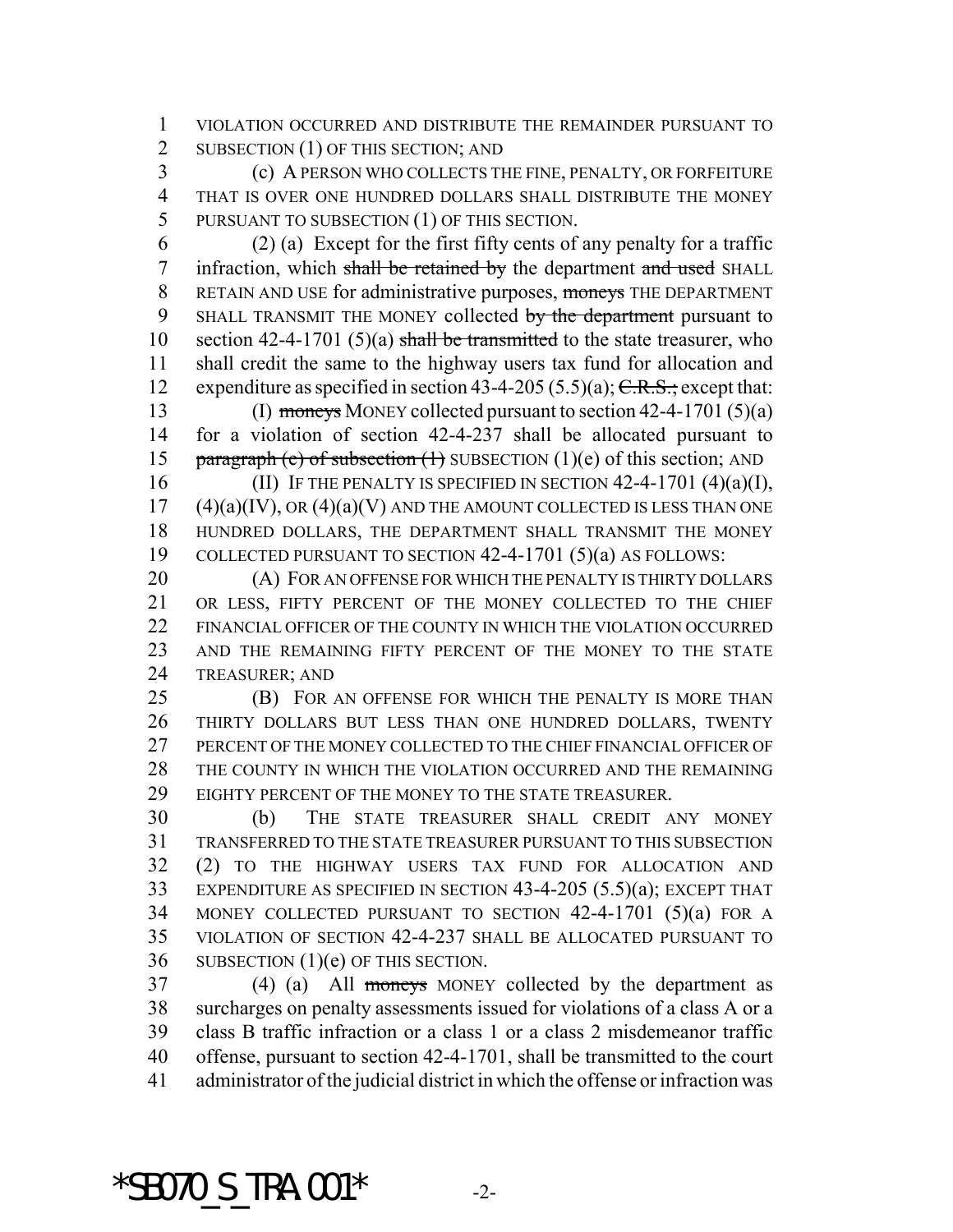committed and credited fifty percent to the victims and witnesses assistance and law enforcement fund established in that judicial district and fifty percent to the crime victim compensation fund established in that judicial district. THE DEPARTMENT SHALL REPORT TO THE COURT ADMINISTRATOR OF EACH JUDICIAL DISTRICT THE NUMBER OF OFFENSES AND INFRACTIONS COMMITTED FOR WHICH A SURCHARGE WAS COLLECTED AND CREDITED TO THE DISTRICT'S VICTIMS AND WITNESSES ASSISTANCE AND LAW ENFORCEMENT FUND.

 (5) A COUNTY THAT RECEIVES FUNDS PURSUANT TO THIS SECTION SHALL USE THOSE FUNDS FOR TRAFFIC SAFETY IMPROVEMENTS, TRAFFIC ENFORCEMENT, PROSECUTION OF TRAFFIC VIOLATIONS, OR ANY OTHER USE CONSISTENT WITH SECTION 18 OF ARTICLE X OF THE STATE CONSTITUTION. **SECTION 3.** In Colorado Revised Statutes, 42-2-101, **amend**

(10) as follows:

 **42-2-101. Licenses for drivers required.** (10) Any person who violates any provision of subsection (1) or (4) of this section is guilty of 17 a class 2 misdemeanor traffic offense CLASS A TRAFFIC INFRACTION. Any person who violates any provision of subsection (2), (3), or (5) of this section commits a class B traffic infraction.

 **SECTION 4.** In Colorado Revised Statutes, 42-2-138, **amend** (1)(a) and (3); **repeal** (1)(b); and **add** (1)(a.5) as follows:

 **42-2-138. Driving under restraint - penalty.** (1) (a) Except as provided in subsection (1.5) of this section, any person who drives a motor vehicle or off-highway vehicle upon any highway of this state with knowledge that the person's license or privilege to drive, either as a resident or a nonresident, is under restraint for any reason other than conviction of DUI, DUI per se, DWAI, or UDD is, EXCEPT AS PROVIDED 28 IN SUBSECTION  $(1)(a.5)$  OF THIS SECTION, guilty of a misdemeanor. A court may sentence a person convicted of this misdemeanor to imprisonment in the county jail for a period of not more than six months 31 and may impose a fine of not more than five hundred dollars CLASS A TRAFFIC INFRACTION.

 (a.5) A SECOND OR SUBSEQUENT CONVICTION FOR A VIOLATION OF SUBSECTION (1)(a) OF THIS SECTION WITHIN FIVE YEARS OF A PRIOR CONVICTION IS A CLASS 2 MISDEMEANOR TRAFFIC OFFENSE.

 (b) Upon a second or subsequent conviction under paragraph (a) of this subsection (1) within five years after the first conviction thereunder, in addition to any penalty imposed pursuant to said paragraph 39 (a) of this subsection  $(1)$ , except as may be permitted by section 40 42-2-132.5, the defendant shall not be eligible to be issued a driver's or minor driver's license or extended any driving privilege in this state for

 $*$ SB070 S TRA.001 $*$  -3-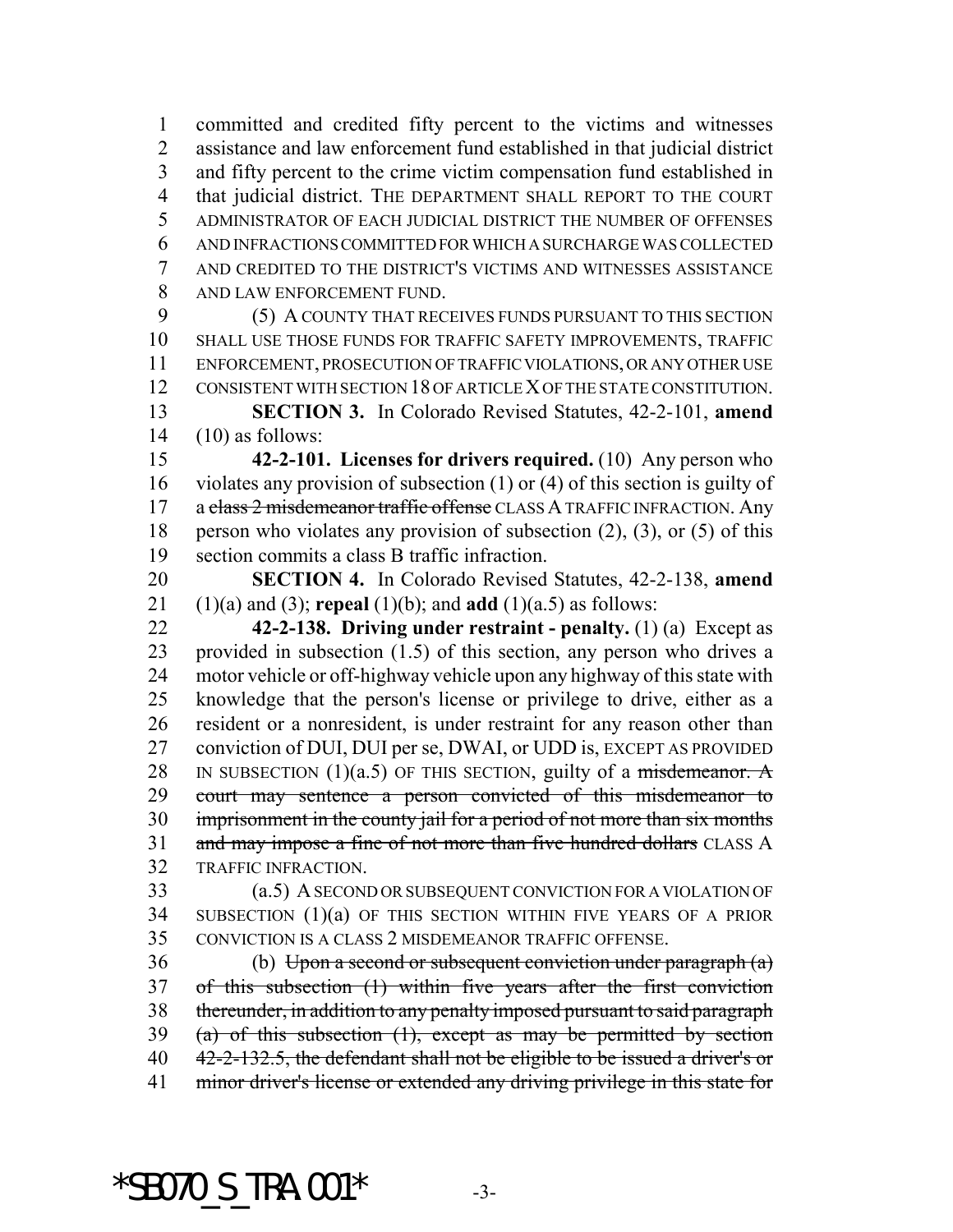a period of three years after such second or subsequent conviction.

 (3) The department, upon receiving a record of conviction or accident report of any person for an offense committed while operating a motor vehicle, shall immediately examine its files to determine if the license or operating privilege of such person has been restrained. If it appears that said offense was committed while the license or operating privilege of such person was restrained for a reason other than an outstanding judgment, except as permitted by section 42-2-132.5, the department shall not issue a new license or grant any driving privileges for an additional period of one year after the date such person would otherwise have been entitled to apply for a new license or for 12 reinstatement of a suspended license and shall notify the district attorney in the county where such violation occurred and request prosecution of 14 such person under subsection (1) of this section. IF IT APPEARS THAT SAID OFFENSE WAS COMMITTED WHILE THE LICENSE OR OPERATING PRIVILEGE OF SUCH PERSON WAS RESTRAINED SOLELY OR PARTIALLY BECAUSE OF A CONVICTION OF DUI, DUI PER SE, DWAI, OR UDD, AS DESCRIBED IN SUBSECTION (1)(d) OF THIS SECTION, OR IS RESTRAINED IN ANOTHER STATE SOLELY OR PARTIALLY BECAUSE OF AN IMPAIRED DRIVING OFFENSE, THE DEPARTMENT SHALL NOT ISSUE A NEW LICENSE OR GRANT ANY DRIVING PRIVILEGES FOR AN ADDITIONAL PERIOD OF ONE YEAR AFTER THE DATE 22 SUCH PERSON WOULD OTHERWISE HAVE BEEN ENTITLED TO APPLY FOR A NEW LICENSE OR FOR REINSTATEMENT OF A SUSPENDED LICENSE.

 **SECTION 5.** In Colorado Revised Statutes, **amend** 42-2-203 as follows:

 **42-2-203. Authority to revoke license of habitual offender.** (1) The department shall immediately revoke the license of any person whose record brings such person within the definition of an habitual offender in section 42-2-202. The procedure specified in section 42-2-125 (3) and (4) shall be employed for the revocation.

 (2) SUBSECTION (1) OF THIS SECTION DOES NOT APPLY TO A PERSON WHO IS AN HABITUAL OFFENDER SOLELY BECAUSE THE PERSON HAS THREE OR MORE CONVICTIONS WITHIN A PERIOD OF SEVEN YEARS FOR VIOLATING SECTION 42-2-138 (1)(a), DRIVING A MOTOR VEHICLE UPON A HIGHWAY WHILE SUCH PERSON'S LICENSE OR PRIVILEGE TO DRIVE IS UNDER RESTRAINT FOR ANY REASON OTHER THAN AN OUTSTANDING JUDGMENT OR CONVICTION OF DUI, DUI PER SE, DWAI, OR UDD.

 **SECTION 6.** In Colorado Revised Statutes, 42-2-205, **add** (2) as follows:

 **42-2-205. Prohibition.** (2) SUBSECTION (1) OF THIS SECTION DOES NOT APPLY TO A PERSON WHO IS AN HABITUAL OFFENDER SOLELY BECAUSE

 $*$ SB070 S TRA.001 $*$  -4-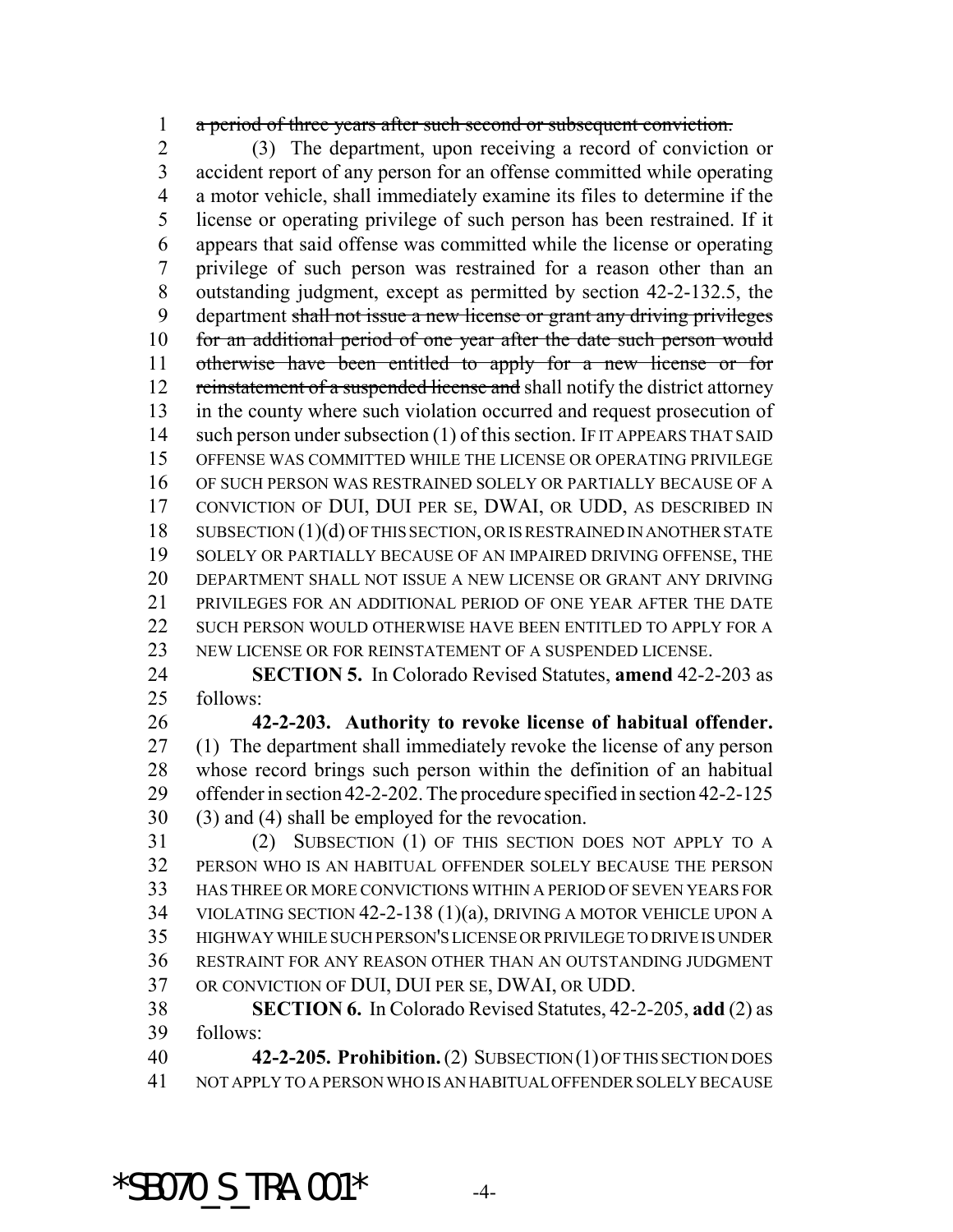THE PERSON HAS THREE OR MORE CONVICTIONS WITHIN A PERIOD OF SEVEN YEARS FOR VIOLATING SECTION 42-2-138 (1)(a), DRIVING A MOTOR VEHICLE UPON A HIGHWAY WHILE SUCH PERSON'S LICENSE OR PRIVILEGE TO DRIVE IS UNDER RESTRAINT FOR ANY REASON OTHER THAN AN OUTSTANDING JUDGMENT OR CONVICTION OF DUI,DUI PER SE,DWAI, OR 6 UDD.

7 **SECTION 7.** In Colorado Revised Statutes, 42-4-1409, **amend** 8  $(4)(a)$  and  $(4)(b)$  as follows:

9 **42-4-1409. Compulsory insurance - penalty - legislative intent.** 10 (4) (a) Any person who violates the provisions of subsection  $(1)$ ,  $(2)$ , or 11 (3) of this section commits a CLASS A TRAFFIC INFRACTION; EXCEPT THAT 12 A SECOND OR SUBSEQUENT VIOLATION WITHIN A PERIOD OF FIVE YEARS 13 FOLLOWING A PRIOR CONVICTION PURSUANT TO THIS SECTION IS A class 1 14 misdemeanor traffic offense. The minimum fine imposed by section 15  $42-4-1701$  (3)(a)(II)(A) shall be mandatory, and the defendant shall be 16 punished by a minimum mandatory fine of not less than UPON A FIRST 17 CONVICTION PURSUANT TO THIS SECTION, THE COURT SHALL IMPOSE A FINE 18 OF five hundred dollars; EXCEPT THAT the court may suspend up to one 19 half of the fine upon a showing that appropriate insurance as required 20 pursuant to section 10-4-619 or 10-4-624  $C.R.S.,$  has been obtained. 21 Nothing in this paragraph (a) shall be construed to prevent the court from 22 imposing a fine greater than the minimum mandatory fine. 23 ADDITIONALLY, THE COURT MAY SUSPEND THE FINE, OR A PORTION OF THE 24 FINE, IF THE DEFENDANT IS INDIGENT AND THE COURT FINDS THAT THERE 25 IS NO REASONABLE LIKELIHOOD THAT THE DEFENDANT WILL BE ABLE TO 26 PAY THE FINE WITHIN ONE HUNDRED EIGHTY DAYS.

27 (b) Upon a second or subsequent conviction under PURSUANT TO 28 this section, within a period of five years following a prior conviction 29 under PURSUANT TO this section, in addition to any imprisonment imposed 30 pursuant to section 42-4-1701 (3)(a)(II)(A), the defendant shall be 31 punished by COURT SHALL IMPOSE a minimum mandatory fine of not less 32 than one thousand dollars. and the court shall not suspend such minimum 33 fine. The court or the court collections' investigator may establish a 34 payment schedule for a person convicted of the provisions of subsection 35 (1), (2), or (3) of this section, and the provisions of section 16-11-101.6 36 C.R.S., shall apply. The court may suspend up to one half of the fine upon 37 a showing that appropriate insurance as required pursuant to section 38 10-4-619 or 10-4-624 <del>C.R.S.,</del> has been obtained. ADDITIONALLY, THE 39 COURT MAY SUSPEND THE FINE, OR A PORTION OF THE FINE, IF THE 40 DEFENDANT IS INDIGENT AND THE COURT FINDS THAT THERE IS NO 41 REASONABLE LIKELIHOOD THAT THE DEFENDANT WILL BE ABLE TO PAY

\*SB070 S TRA.001\*  $-5$ -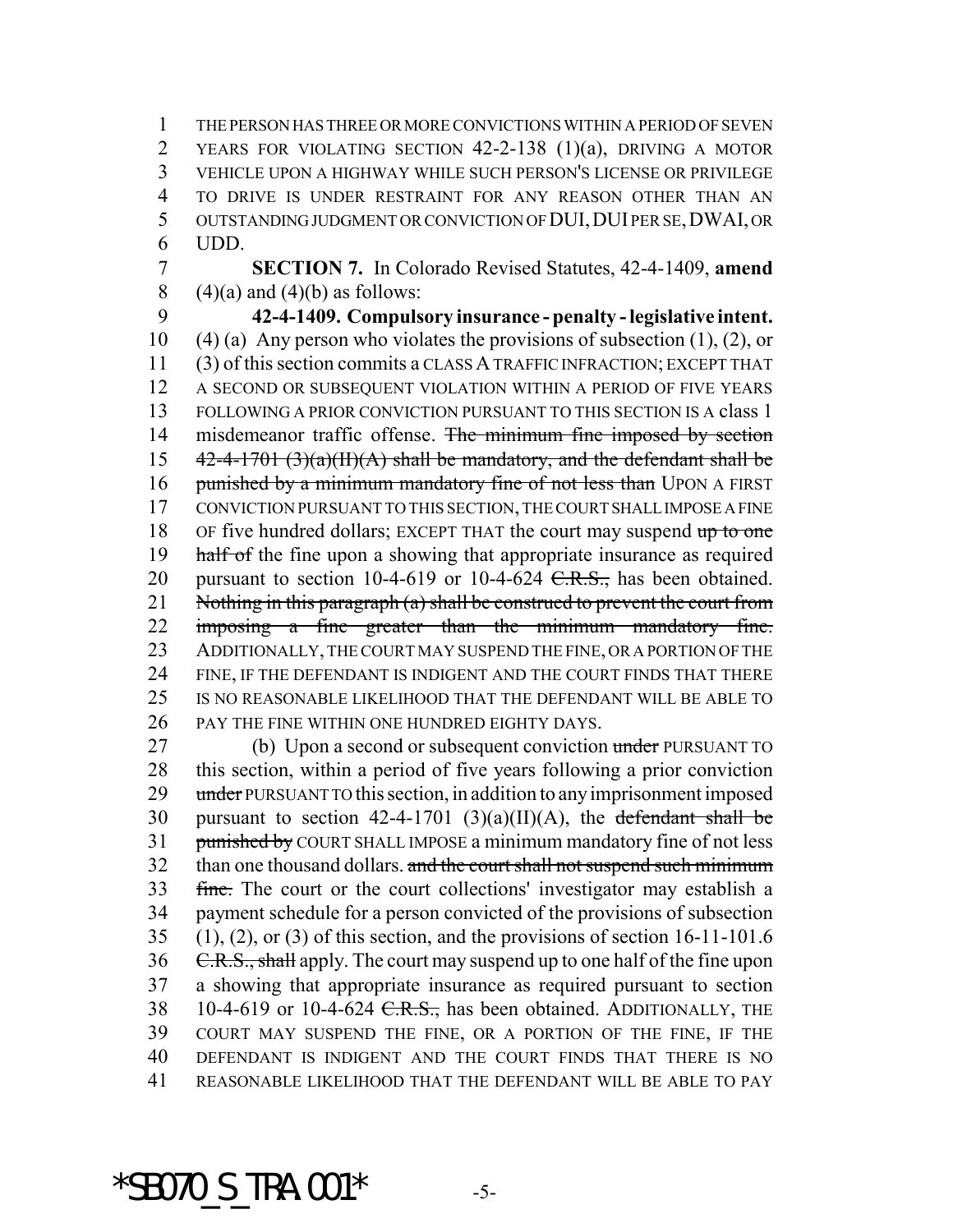THE FINE WITHIN ONE HUNDRED EIGHTY DAYS. **SECTION 8.** In Colorado Revised Statutes, 42-4-1701, **amend** 3 (3)(a)(I), (4)(a)(I), (4)(a)(IV)(A), and (4)(a)(V) as follows: **42-4-1701. Traffic offenses and infractions classified - penalties - penalty and surcharge schedule - repeal.** (3) (a) (I) Except as provided in subsections (4) and (5) of this section or the section creating the infraction, traffic infractions are divided into two classes 8 which shall be THAT ARE subject to the following penalties which THAT are authorized upon entry of judgment against the defendant: **Class Minimum Maximum Penalty Penalty** 12 A \$15 penalty \$100 \$200 penalty 13 B \$15 penalty \$100 \$200 penalty 14 (4) (a) (I) Except as provided in subsection  $(5)(c)$  of this section, every person who is convicted of, who admits liability for, or against whom a judgment is entered for a violation of this title 42 to which subsection (5)(a) or (5)(b) of this section applies shall be fined or penalized and have a surcharge levied in accordance with sections 24-4.1-119 (1)(f) and 24-4.2-104 (1)(b)(I), in accordance with the penalty 20 and surcharge schedule set forth in subsections  $(4)(a)(I)(A)$  to  $(4)(a)(I)(P)$  of this section; or, if no penalty or surcharge is specified in the schedule, 22 the penalty for class A and class B traffic infractions is fifteen THIRTY 23 dollars, and the surcharge is four EIGHT dollars. These penalties and surcharges apply whether the defendant acknowledges the defendant's guilt or liability in accordance with the procedure set forth by subsection (5)(a) of this section, is found guilty by a court of competent jurisdiction, or has judgment entered against the defendant by a county court magistrate. Penalties and surcharges for violating specific sections are as follows: **Section Violated Penalty Surcharge** (A) **Drivers' license violations:** 32 42-2-101 (1) or (4) \$ 35.00 **45.50** \$ 10.00 **14.00** 33 42-2-101 (2), (3), or (5)  $\frac{15.00}{30.00}$  6.00 *10.00*  42-2-103 15.00 *30.00* 6.00 *10.00* 35 42-2-105 70.00 *91.00* <del>10.00</del> 14.00

 42-2-116 (6)(a) 30.00 *39.00* 6.00 *10.00* 42-2-119 15.00 *30.00* 6.00 *10.00* 42-2-134 35.00 *45.50* 10.00 *14.00* 42-2-136 35.00 *45.50* 10.00 *14.00*

 $*$ SB070 S TRA.001 $*$  -6-

36 42-2-105.5 (4) 65.00 **84.50** 10.00 **14.00** 42-2-106 70.00 *91.00* 10.00 *14.00*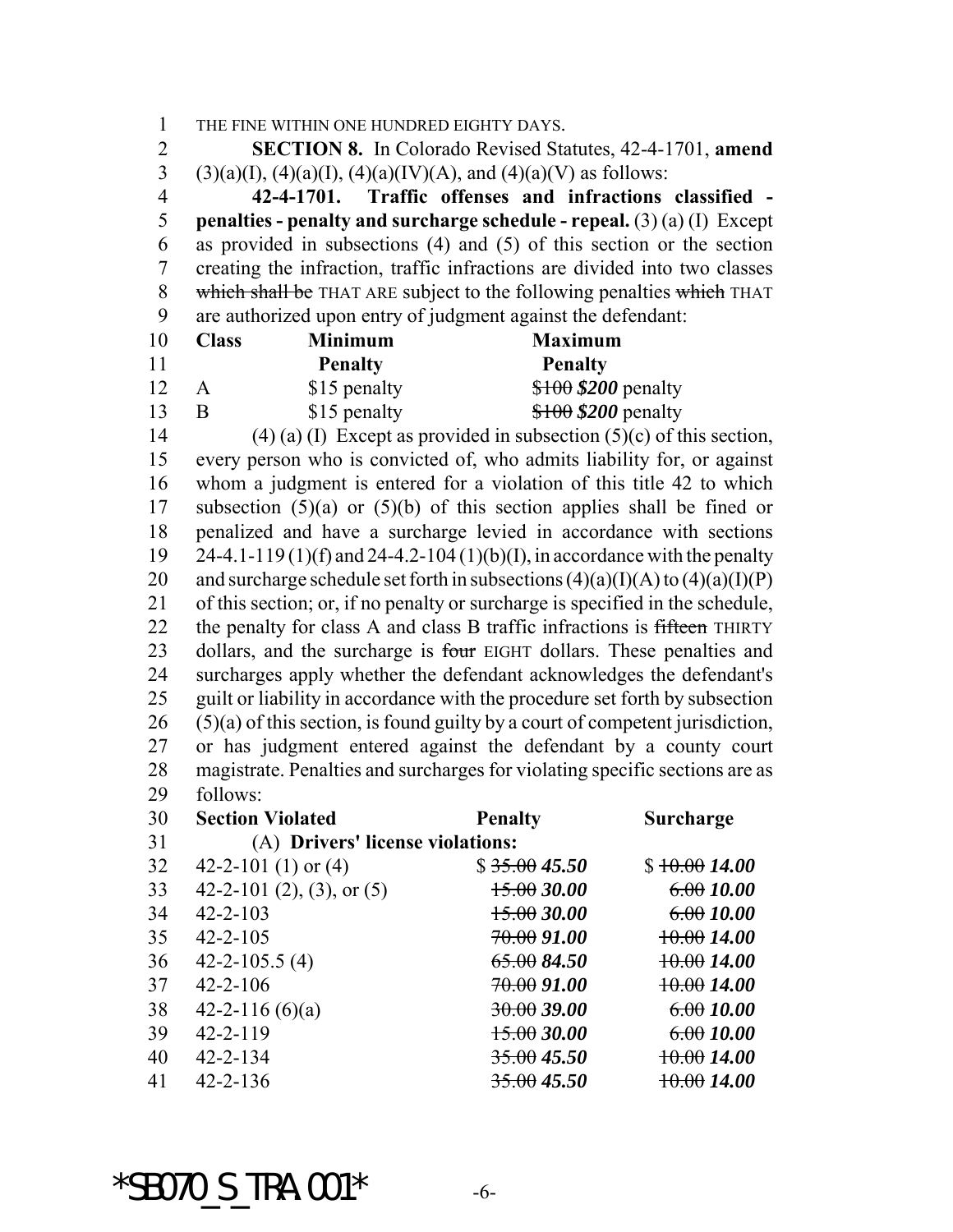| 1              | $42 - 2 - 139$                    | 35.0045.50                                   | 10.0014.00    |
|----------------|-----------------------------------|----------------------------------------------|---------------|
| $\overline{2}$ | $42 - 2 - 140$                    | 35.0045.50                                   | 10.0014.00    |
| $\overline{3}$ | $42 - 2 - 141$                    | 35.0045.50                                   | 10.0014.00    |
| $\overline{4}$ | (B)                               | <b>Registration and taxation violations:</b> |               |
| 5              | $42 - 3 - 103$                    | \$50.0065.00                                 | \$16.0020.00  |
| 6              | $42 - 3 - 113$                    | 15.0030.00                                   | 6.0010.00     |
| $\overline{7}$ | $42 - 3 - 202$                    | 15.0030.00                                   | 6.0010.00     |
| 8              | $42 - 3 - 116$                    | 50.0065.00                                   | 16.0020.00    |
| 9              | 42-3-121 $(1)(a)$                 | 75.0097.50                                   | 24,0030.00    |
| 10             | 42-3-121 $(1)(c)$                 | $35.00$ 45.50                                | 10.0014.00    |
| 11             | 42-3-121 $(1)(f)$ , $(1)(g)$ ,    |                                              |               |
| 12             | and $(1)(h)$                      | <del>75.00</del> 97.50                       | 24.0030.00    |
| 13             | 42-3-304 to 42-3-306              | 50.0065.00                                   | 16.0020.00    |
| 14             | (C) Traffic regulation generally: |                                              |               |
| 15             | 42-4-1412                         | \$15.0030.00                                 | \$6.0010.00   |
| 16             | 42-4-109 $(13)(a)$                | 15.0030.00                                   | 6.0010.00     |
| 17             | 42-4-109 $(13)(b)$                | 100.00                                       | $15.00$ 19.00 |
| 18             | 42-4-1211                         | 30.00 39.00                                  | 6.0010.00     |
| 19             | 42-4-1405                         | 15.0030.00                                   | 6.0010.00     |
| 20             | (D) Equipment violations:         |                                              |               |
| 21             | 42-4-201                          | \$35.0045.50                                 | \$10.0014.00  |
| 22             | 42-4-202                          | $35.00$ 45.50                                | 10.0014.00    |
| 23             | 42-4-204                          | 15.0030.00                                   | 6.0010.00     |
| 24             | 42-4-205                          | 15.0030.00                                   | 6.0010.00     |
| 25             | 42-4-206                          | 15.0030.00                                   | 6.0010.00     |
| 26             | 42-4-207                          | 15.0030.00                                   | 6.0010.00     |
| 27             | 42-4-208                          | 15.0030.00                                   | 6.0010.00     |
| 28             | 42-4-209                          | 15.0030.00                                   | 6.0010.00     |
| 29             | 42-4-210                          | 15.0030.00                                   | 6.0010.00     |
| 30             | $42 - 4 - 211$                    | 15.0030.00                                   | 6.0010.00     |
| 31             | 42-4-212                          | 15.0030.00                                   | 6.0010.00     |
| 32             | $42 - 4 - 213$                    | 15.0030.00                                   | 6.0010.00     |
| 33             | $42 - 4 - 214$                    | 15.0030.00                                   | 6.0010.00     |
| 34             | 42-4-215                          | 15.0030.00                                   | 6.0010.00     |
| 35             | $42 - 4 - 216$                    | 15.0030.00                                   | 6.0010.00     |
| 36             | 42-4-217                          | 15.0030.00                                   | 6.0010.00     |
| 37             | 42-4-218                          | 15.0030.00                                   | 6.0010.00     |
| 38             | 42-4-219                          | 15.0030.00                                   | 6.0010.00     |
| 39             | $42 - 4 - 220$                    | 15.0030.00                                   | 6.0010.00     |
| 40             | 42-4-221                          | 15.0030.00                                   | 6.0010.00     |
| 41             | $42 - 4 - 222(1)$                 | 15.0030.00                                   | 6.0010.00     |

\*SB070\_S\_TRA.001\* -7-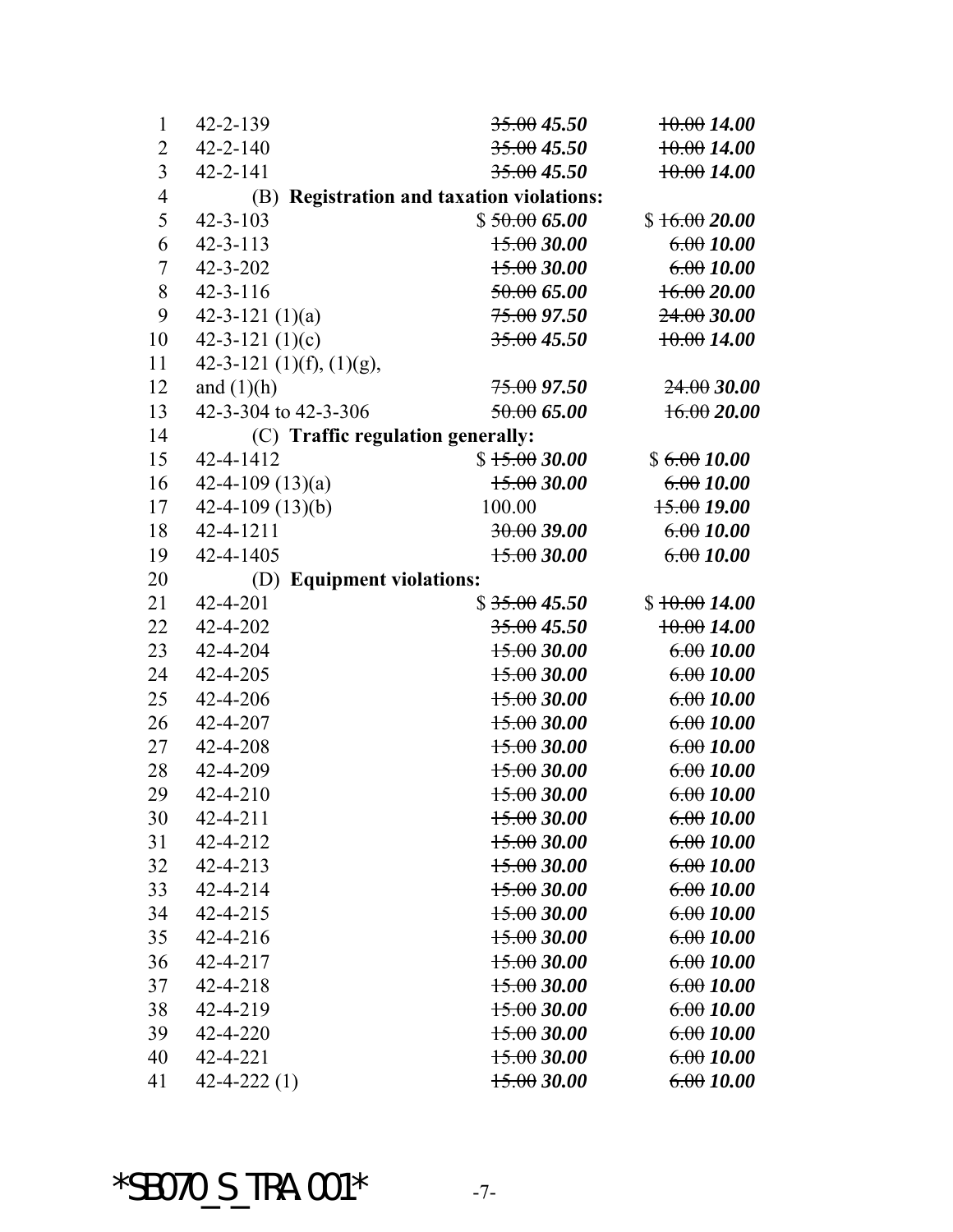| $\mathbf{1}$   | 42-4-223                    | 15.0030.00                             | 6.0010.00                |
|----------------|-----------------------------|----------------------------------------|--------------------------|
| $\overline{2}$ | 42-4-224                    | 15.0030.00                             | 6.0010.00                |
| $\overline{3}$ | $42 - 4 - 225(1)$           | 15.0030.00                             | 6.0010.00                |
| $\overline{4}$ | 42-4-226                    | 15.0030.00                             | 6.0010.00                |
| 5              | $42 - 4 - 227(1)$           | 50.0065.00                             | 16.0020.00               |
| 6              | $42 - 4 - 227(2)$           | 15.0030.00                             | 6.0010.00                |
| $\tau$         | $42-4-228$ $(1), (2), (3),$ |                                        |                          |
| $8\,$          | $(5)$ , or $(6)$            | 15.0030.00                             | 6.0010.00                |
| 9              | 42-4-229                    | 15.0030.00                             | 6.0010.00                |
| 10             | 42-4-230                    | 15.0030.00                             | 6.0010.00                |
| 11             | 42-4-231                    | 15.0030.00                             | 6.0010.00                |
| 12             | 42-4-232                    | 15.0030.00                             | 6.0010.00                |
| 13             | 42-4-233                    | 75.00 97.50                            | 24.0030.00               |
| 14             | 42-4-234                    | 15.0030.00                             | 6.0010.00                |
| 15             | 42-4-235                    | 50.0065.00                             | 16.0020.00               |
| 16             | 42-4-236                    | 65.0084.50                             | 16.0020.00               |
| 17             | 42-4-237                    | 65.0084.50                             | 6.0010.00                |
| 18             | 42-4-1411                   | 15.0030.00                             | 6.0010.00                |
| 19             | 42-4-1412                   | 15.0030.00                             | 6.0010.00                |
| 20             | 42-4-1901                   | 35.0045.50                             | 10.0014.00               |
| 21             | (E) Emissions inspections:  |                                        |                          |
| 22             | 42-4-313 $(3)(c)$           | \$50.0065.00                           | \$16.0020.00             |
| 23             | 42-4-313 $(3)(d)$           | 15.0030.00                             | 6.0010.00                |
| 24             |                             | (F) Size, weight, and load violations: |                          |
| 25             | 42-4-502                    | \$75.0097.50                           | \$24.0030.00             |
| 26             | 42-4-503                    | 15.0030.00                             | 6.0010.00                |
| 27             | 42-4-504                    | <del>75.00</del> 97.50                 | $24.00\,30.00$           |
| 28             | 42-4-505                    | 75.0097.50                             | $24.00\,30.00$           |
| 29             | 42-4-506                    | 15.0030.00                             | 6.0010.00                |
| 30             | 42-4-509                    | 50.0065.00                             | 16.0020.00               |
| 31             | 42-4-510 $(12)(a)$          | $35.00$ 45.50                          | 10.0014.00               |
| 32             | $42-4-106$ (1), (3), (4),   |                                        |                          |
| 33             | $(6)$ , or $(7)$            | $35.00$ 45.50                          | 10.0014.00               |
| 34             | 42-4-106 $(4.5)(b)(I)$      | 1,000.00                               | <del>156.00</del> 162.00 |
| 35             | 42-4-106 $(4.5)(b)(II)$     | 1,500.00                               | <del>156.00</del> 162.00 |
| 36             | 42-4-106 $(5)(a)(I)$        | 100.00                                 | 32.0038.00               |
| 37             | 42-4-106 $(5)(a)(II)$       | 500.00                                 | <del>156.00</del> 162.00 |
| 38             | 42-4-106 $(5)(a)(III)$      | 500.00                                 | $78.00\,84.00$           |
| 39             | 42-4-106 $(5)(a)(IV)$       | 1,000.00                               | 156.00162.00             |
| 40             | 42-4-512                    | <del>75.00</del> 97.50                 | 24,0030.00               |
| 41             | 42-8-105 (1) to $(5)$       | 50.0065.00                             | 16.0020.00               |

 $*SBO70_S_TRA.001*$  -8-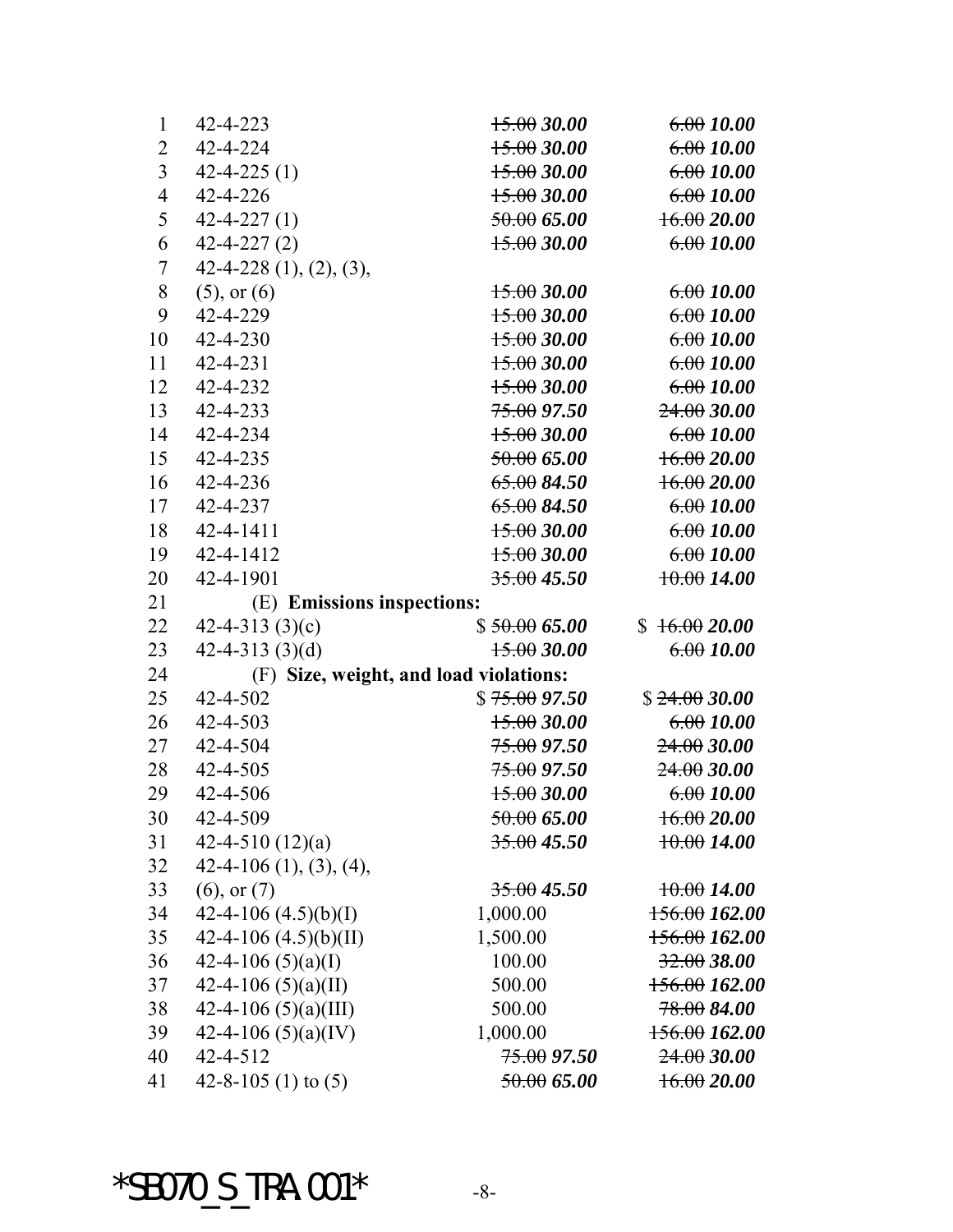| $\mathbf{1}$   | $42 - 8 - 106$                                  | 50.0065.00                       | 16.0020.00    |  |
|----------------|-------------------------------------------------|----------------------------------|---------------|--|
| $\overline{2}$ | Signals, signs, and markings violations:<br>(G) |                                  |               |  |
| $\overline{3}$ | $42 - 4 - 603$                                  | \$100.00                         | \$10.0014.00  |  |
| $\overline{4}$ | 42-4-604                                        | 100.00                           | 10.0014.00    |  |
| 5              | 42-4-605                                        | <del>70.00</del> 91.00           | 10.0014.00    |  |
| 6              | 42-4-606                                        | 15.0030.00                       | 6.0010.00     |  |
| $\overline{7}$ | $42 - 4 - 607(1)$                               | 50.0065.00                       | 16.0020.00    |  |
| 8              | 42-4-607 $(2)(a)$                               | 100.00                           | $32.00$ 38.00 |  |
| 9              | $42 - 4 - 608(1)$                               | <del>70.00</del> 91.00           | 6.0010.00     |  |
| 10             | $42 - 4 - 608(2)$                               | 15.0030.00                       | 6.0010.00     |  |
| 11             | 42-4-609                                        | 15.0030.00                       | 6.0010.00     |  |
| 12             | $42 - 4 - 610$                                  | 15.0030.00                       | 6.0010.00     |  |
| 13             | 42-4-612                                        | <del>70.00</del> 91.00           | 10.0014.00    |  |
| 14             | $42 - 4 - 613$                                  | $35.00$ 45.50                    | 10.0014.00    |  |
| 15             | (H)                                             | <b>Rights-of-way violations:</b> |               |  |
| 16             | 42-4-701                                        | \$70.0091.00                     | \$10.0014.00  |  |
| 17             | 42-4-702                                        | <del>70.00</del> 91.00           | 10.0014.00    |  |
| 18             | 42-4-703                                        | <del>70.00</del> 91.00           | 10.0014.00    |  |
| 19             | 42-4-704                                        | <del>70.00</del> 91.00           | 10.0014.00    |  |
| 20             | 42-4-705                                        | <del>70.00</del> 91.00           | 10.0014.00    |  |
| 21             | 42-4-706                                        | <del>70.00</del> 91.00           | 10.0014.00    |  |
| 22             | 42-4-707                                        | <del>70.00</del> 91.00           | 10.0014.00    |  |
| 23             | 42-4-708                                        | <del>70.00</del> 91.00           | $+0.0014.00$  |  |
| 24             | 42-4-709                                        | <del>70.00</del> 91.00           | 10.0014.00    |  |
| 25             | 42-4-710                                        | <del>70.00</del> 91.00           | $+0.0014.00$  |  |
| 26             | 42-4-711                                        | 100.00                           | 10.0014.00    |  |
| 27             | 42-4-712                                        | <del>70.00</del> 91.00           | 10.0014.00    |  |
| 28             | (I)                                             | <b>Pedestrian violations:</b>    |               |  |
| 29             | 42-4-801                                        | \$15.0030.00                     | \$6.0010.00   |  |
| 30             | $42 - 4 - 802(1)$                               | 30.0039.00                       | 6.0010.00     |  |
| 31             | $42 - 4 - 802(3)$                               | 15.0030.00                       | 6.0010.00     |  |
| 32             | $42 - 4 - 802(4)$                               | $30.00\,39.00$                   | 6.0010.00     |  |
| 33             | $42 - 4 - 802(5)$                               | $30.00\,39.00$                   | 6.0010.00     |  |
| 34             | 42-4-803                                        | $15.00\,30.00$                   | 6.0010.00     |  |
| 35             | 42-4-805                                        | $15.00\,30.00$                   | 6.0010.00     |  |
| 36             | 42-4-806                                        | <del>70.00</del> 91.00           | 10.0014.00    |  |
| 37             | 42-4-807                                        | <del>70.00</del> 91.00           | 10.0014.00    |  |
| 38             | 42-4-808                                        | <del>70.00</del> 91.00           | 10.0014.00    |  |
| 39             | $\left( \mathrm{J}\right)$                      | Turning and stopping violations: |               |  |
| 40             | 42-4-901                                        | $\$70.0091.00$                   | \$10.0014.00  |  |
| 41             | 42-4-902                                        | <del>70.00</del> 91.00           | 10.0014.00    |  |

 $*SBO70_S_TRA.001*$  -9-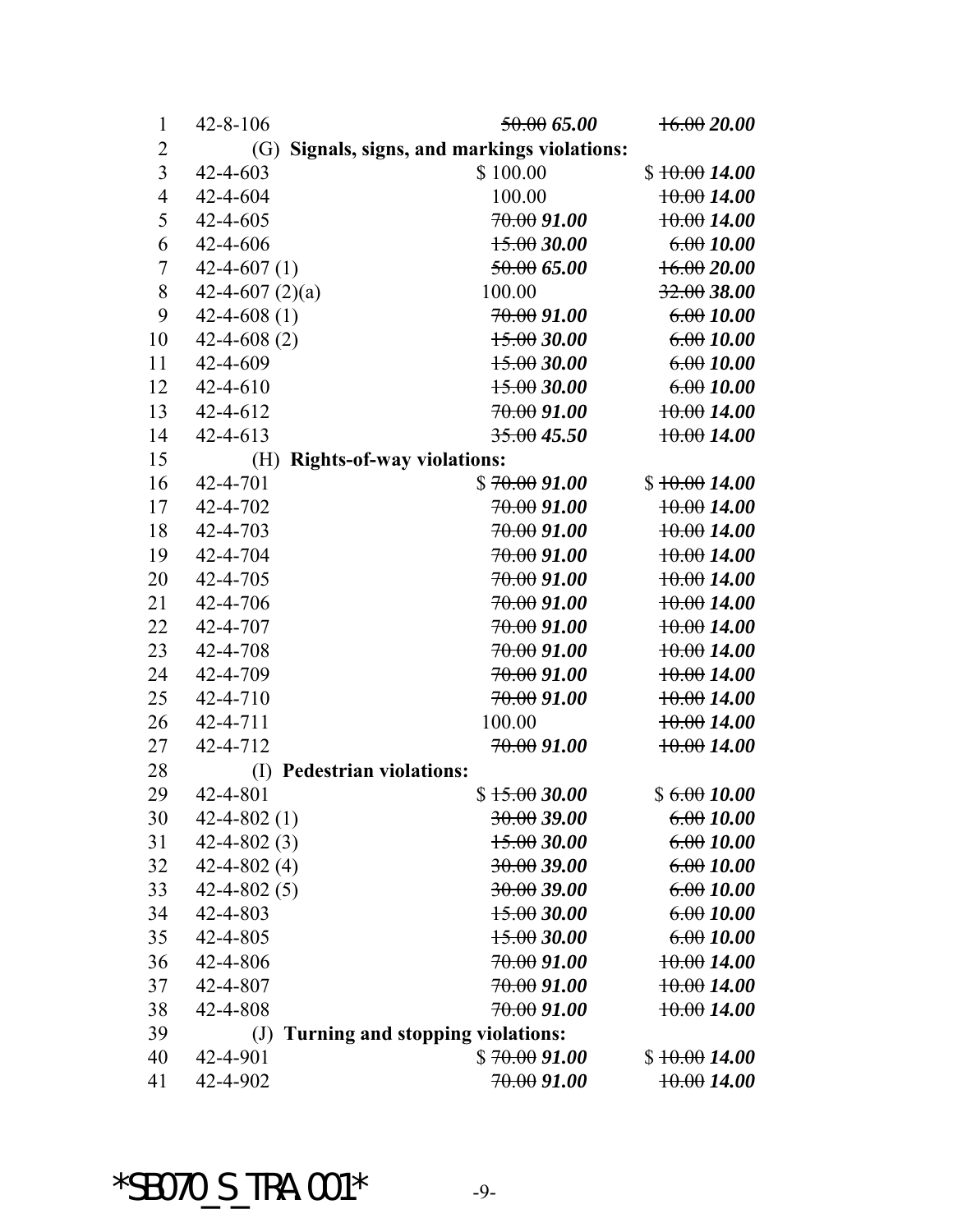| $\mathbf{1}$     | 42-4-903                                         | <del>70.00</del> 91.00 | 10.0014.00     |
|------------------|--------------------------------------------------|------------------------|----------------|
| $\overline{2}$   | (K) Driving, overtaking, and passing violations: |                        |                |
| $\overline{3}$   | 42-4-1001                                        | \$70.0091.00           | \$10.0014.00   |
| $\overline{4}$   | 42-4-1002                                        | 100.00                 | 10.0014.00     |
| 5                | 42-4-1003                                        | 100.00                 | 10.0014.00     |
| 6                | 42-4-1004                                        | 100.00                 | 10.0014.00     |
| $\boldsymbol{7}$ | 42-4-1005                                        | 100.00                 | 10.0014.00     |
| 8                | 42-4-1006                                        | <del>70.00</del> 91.00 | 10.0014.00     |
| 9                | $42 - 4 - 1007$                                  | 100.00                 | 10.0014.00     |
| 10               | 42-4-1008                                        | 100.00                 | 10.0014.00     |
| 11               | 42-4-1009                                        | 70.0091.00             | 10.0014.00     |
| 12               | 42-4-1010                                        | 70.0091.00             | 10.0014.00     |
| 13               | $42 - 4 - 1011$                                  | 200.00                 | $32.00$ 38.00  |
| 14               | 42-4-1012 $(3)(a)$                               | 65.0084.50             | (NONE)         |
| 15               | $42 - 4 - 1012$ (3)(b)                           | 125.00                 | (NONE)         |
| 16               | 42-4-1013                                        | 100.00                 | (NONE)         |
| 17               | (L) Speeding violations:                         |                        |                |
| 18               | 42-4-1101 (1) or (8)(b) (1 to 4 miles            |                        |                |
| 19               | per hour over the reasonable and                 |                        |                |
| 20               | prudent speed or over the maximum                |                        |                |
| 21               | lawful speed limit of 75 miles                   |                        |                |
| 22               | per hour)                                        | 30.0039.00<br>S.       | \$6.0010.00    |
| 23               | 42-4-1101 (1) or $(8)(b)$ (5 to 9 miles          |                        |                |
| 24               | per hour over the reasonable and                 |                        |                |
| 25               | prudent speed or over the maximum                |                        |                |
| 26               | lawful speed limit of 75 miles                   |                        |                |
| 27               | per hour)                                        | <del>70.00</del> 91.00 | 10.0014.00     |
| 28               | 42-4-1101 (1) or (8)(b) (10 to 19 miles          |                        |                |
| 29               | per hour over the reasonable and                 |                        |                |
| 30               | prudent speed or over the maximum                |                        |                |
| 31               | lawful speed limit of 75 miles                   |                        |                |
| 32               | per hour)                                        | 135.00                 | 16.0020.00     |
| 33               | 42-4-1101 (1) or $(8)(b)$ (20 to 24 miles        |                        |                |
| 34               | per hour over the reasonable and                 |                        |                |
| 35               | prudent speed or over the maximum                |                        |                |
| 36               | lawful speed limit of 75 miles                   |                        |                |
| 37               | per hour)                                        | 200.00                 | $32.00\,38.00$ |
| 38               | 42-4-1101 $(8)(g)$ (1 to 4 miles per             |                        |                |
| 39               | hour over the maximum lawful                     |                        |                |
| 40               | speed limit of 40 miles per hour                 |                        |                |
| 41               | driving a low-power scooter)                     | 50.0065.00             | 6.0010.00      |

 $*SBO70_S_TRA.001*$  -10-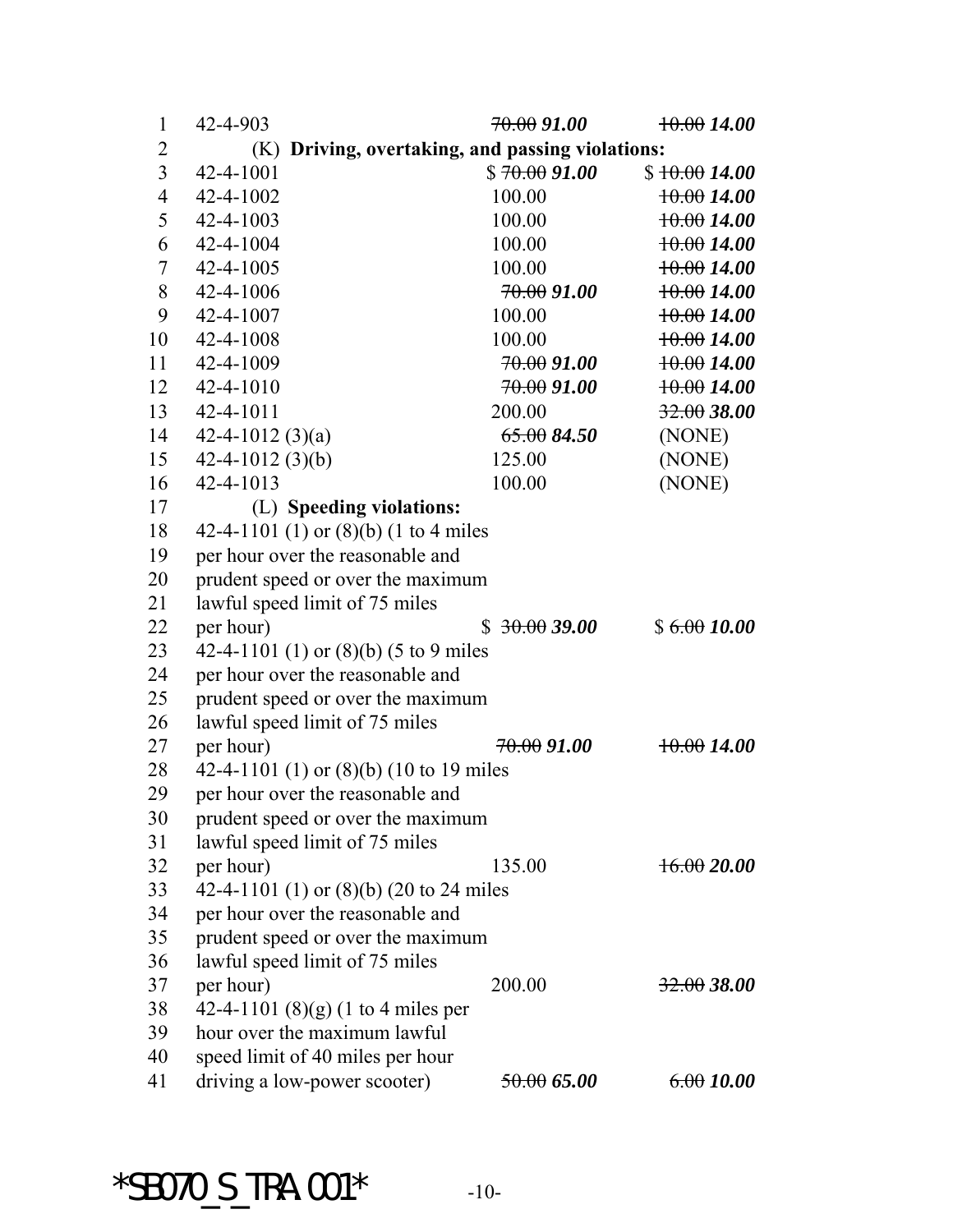| $\mathbf{1}$   | 42-4-1101 $(8)(g)$ (5 to 9 miles per |                        |                       |
|----------------|--------------------------------------|------------------------|-----------------------|
| $\overline{2}$ | hour over the maximum lawful         |                        |                       |
| $\overline{3}$ | speed limit of 40 miles per hour     |                        |                       |
| $\overline{4}$ | driving a low-power scooter)         | <del>75.00</del> 97.50 | 10.0014.00            |
| 5              | 42-4-1101 $(8)(g)$ (greater than 9   |                        |                       |
| 6              | miles per hour over the maximum      |                        |                       |
| $\overline{7}$ | lawful speed limit of 40 miles per   |                        |                       |
| 8              | hour driving a low-power scooter)    | 100.00                 | 16.0020.00            |
| 9              | $42 - 4 - 1101(3)$                   | 100.00                 | 10.0014.00            |
| 10             | 42-4-1103                            | 50.0065.00             | 6.0010.00             |
| 11             | 42-4-1104                            | 30.0039.00             | 6.0010.00             |
| 12             | (M) Parking violations:              |                        |                       |
| 13             | 42-4-1201                            | \$30.0039.00           | \$6.0010.00           |
| 14             | 42-4-1202                            | 30.0039.00             | 6.0010.00             |
| 15             | 42-4-1204                            | 15.0030.00             | 6.0010.00             |
| 16             | 42-4-1205                            | 15.0030.00             | 6.0010.00             |
| 17             | 42-4-1206                            | 15.0030.00             | 6.0010.00             |
| 18             | 42-4-1207                            | 15.0030.00             | 6.0010.00             |
| 19             | 42-4-1208 (3)(b), (3)(c),            |                        |                       |
| 20             | and $(3)(d)$                         | 150.00                 | 32.0038.00            |
| 21             | 42-4-1213                            | 150.00                 | $32.00$ 38.00         |
| 22             | (N) Other offenses:                  |                        |                       |
| 23             | 42-4-1301 $(2)(d)$                   | \$100.00               | \$16.0020.00          |
| 24             | 42-4-1305                            | 50.0065.00             | 16.0020.00            |
| 25             | $42 - 4 - 1305.5(2)$                 | 50.0065.00             | $7.80$ 11.80          |
| 26             | 42-4-1402                            | 150.00                 | 16.0020.00            |
| 27             | 42-4-1403                            | 30.0039.00             | 6.0010.00             |
| 28             | 42-4-1404                            | 15.0030.00             | 6.0010.00             |
| 29             | 42-4-1406                            | $35.00$ 45.50          | 10.0014.00            |
| 30             | 42-4-1407 $(3)(a)$                   | $35.00$ 45.50          | 10.0014.00            |
| 31             | 42-4-1407 $(3)(b)$                   | 100.00                 | 30.0036.00            |
| 32             | 42-4-1407 $(3)(c)$                   | 500.00                 | 200.00206.00          |
| 33             | 42-4-314 (1) and (2)                 | 35.0045.50             | 10.0014.00            |
| 34             | 42-4-314 $(6)(a)$                    | 100.00                 | 10.0014.00            |
| 35             | 42-4-1408                            | 15.0030.00             | 6.0010.00             |
| 36             | $42 - 4 - 1414(2)(a)$                | 500.00                 | 156.00162.00          |
| 37             | $42 - 4 - 1414(2)(b)$                | 1,000.00               | $312.00$ 318.00       |
| 38             | $42 - 4 - 1414(2)(c)$                | 5,000.00               | $1,560.00$ $1,566.00$ |
| 39             | $42 - 4 - 1416(3)$                   | <del>75.00</del> 97.50 | 4.008.00              |
| 40             | $42 - 20 - 109(2)$                   | 250.00                 | 66.0072.00            |
| 41             | (O) Motorcycle violations:           |                        |                       |
|                |                                      |                        |                       |

 $*SBO70_S_TRA.001*$  -11-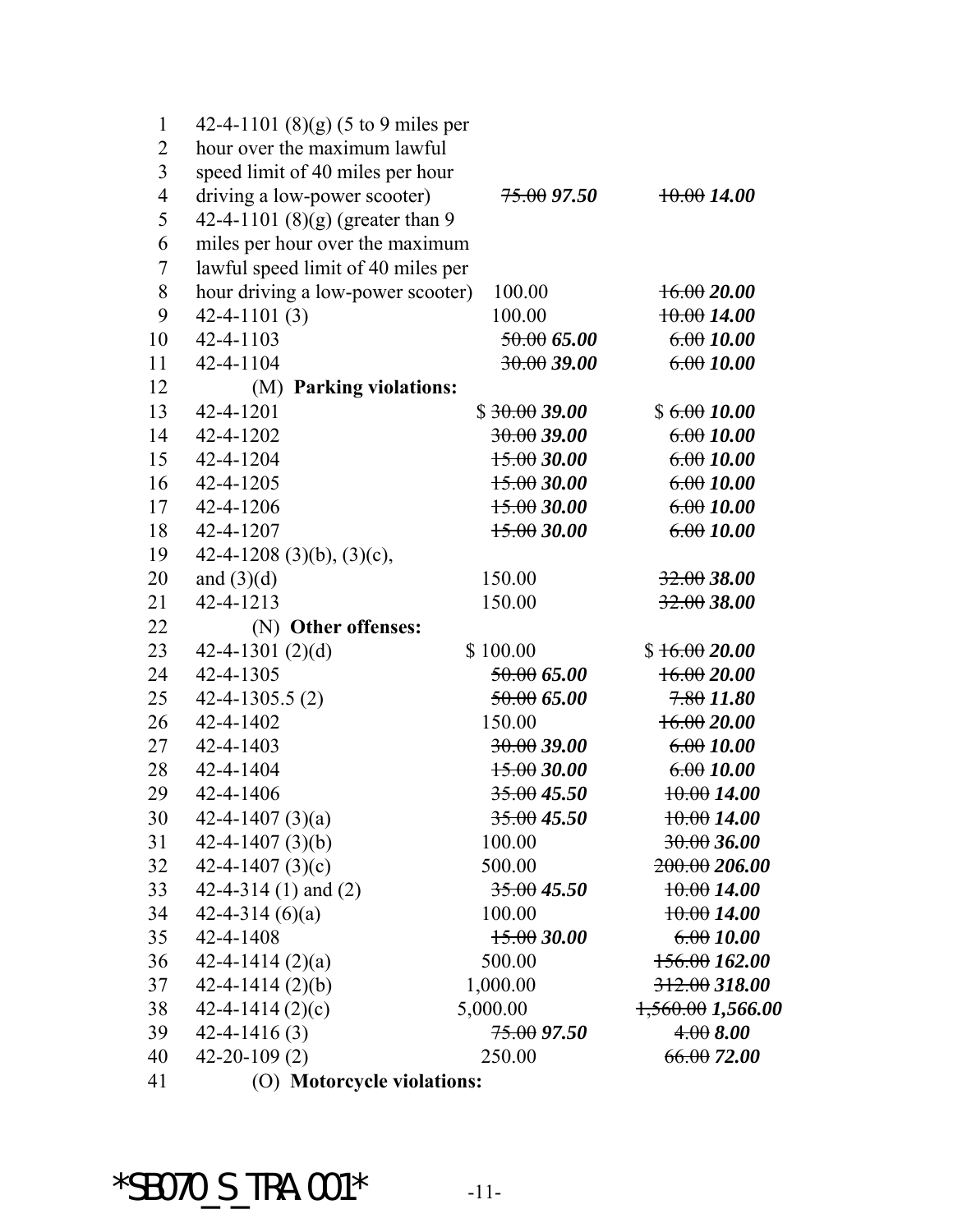| $\mathbf{1}$   | $42-4-1502$ (1), (2), (3),                                                       |                        |                  |
|----------------|----------------------------------------------------------------------------------|------------------------|------------------|
| $\overline{2}$ | or $(4)$                                                                         | \$30.0039.00           | \$6.0010.00      |
| $\overline{3}$ | $42 - 4 - 1502(4.5)$                                                             | 100.00                 | 15.0019.00       |
| $\overline{4}$ | 42-4-1503                                                                        | 30.0039.00             | 6.0010.00        |
| 5              | 42-4-1504                                                                        | 30.0039.00             | 6.0010.00        |
| 6              | (P) Offenses by persons controlling vehicles:                                    |                        |                  |
| $\tau$         | 42-4-239 $(5)(a)$                                                                | \$50.0065.00           | \$6.0010.00      |
| 8              | 42-4-239 $(5)(b)$                                                                | 100.00                 | 6.0010.00        |
| 9              | $42 - 4 - 239(5.5)$                                                              | 300.00                 | 6.0010.00        |
| 10             | 42-4-1704                                                                        | 15.0030.00             | 6.0010.00        |
| 11             | $(IV)$ (A) Any person convicted of violating section 42-3-114 who                |                        |                  |
| 12             | has not been convicted of a violation of section 42-3-114 in the twelve          |                        |                  |
| 13             | months preceding such conviction shall be fined as follows, whether the          |                        |                  |
| 14             | defendant acknowledges the defendant's guilt pursuant to the procedure           |                        |                  |
| 15             | set forth in paragraph (a) of subsection $(5)$ SUBSECTION $(5)(a)$ of this       |                        |                  |
| 16             | section or is found guilty by a court of competent jurisdiction:                 |                        |                  |
| 17             | Number of days beyond renewal                                                    |                        |                  |
| 18             | period that registration has                                                     |                        |                  |
| 19             | been expired                                                                     | <b>Penalty</b>         | <b>Surcharge</b> |
| 20             | $1 - 29$                                                                         | \$35.0045.50           | \$8.0012.00      |
| 21             | $30 - 59$                                                                        | <del>50.00</del> 65.00 | 12.0016.00       |
| 22             | 60 and over                                                                      |                        | 18.0022.00       |
| 23             | (V) Any person convicted of violating section 42-20-204 (2) shall                |                        |                  |
| 24             | be fined twenty-five dollars THIRTY-TWO DOLLARS AND FIFTY CENTS,                 |                        |                  |
| 25             | whether the violator acknowledges guilt pursuant to the procedure set            |                        |                  |
| 26             | forth in paragraph (a) of subsection $(5)$ SUBSECTION $(5)(a)$ of this section   |                        |                  |
| 27             | or is found guilty by a court of competent jurisdiction.                         |                        |                  |
| 28             | SECTION 9. In Colorado Revised Statutes, 42-4-239, amend (5)                     |                        |                  |
| 29             | and $(5.5)(a)$ as follows:                                                       |                        |                  |
| 30             | 42-4-239. Misuse of a wireless telephone - definitions - penalty                 |                        |                  |
| 31             | <b>- preemption.</b> $(5)(a)$ A person who operates a motor vehicle in violation |                        |                  |
| 32             | of subsection (2) of this section commits a class A traffic infraction as        |                        |                  |
| 33             | defined in section $42-4-1701$ (3), and the court or the department of           |                        |                  |
| 34             | revenue shall assess a fine of fifty dollars IN THE AMOUNT SET FORTH IN          |                        |                  |
| 35             | SECTION 42-4-1701 (4)(a)(I)(P).                                                  |                        |                  |
| 36             | (b) A second or subsequent violation of subsection $(2)$ of this                 |                        |                  |
| 37             | section is a class A traffic infraction as defined in section 42-4-1701 (3),     |                        |                  |
| 38             | and the court or the department of revenue shall assess a fine of one            |                        |                  |
| 39             | hundred dollars IN THE AMOUNT SET FORTH IN SECTION 42-4-1701                     |                        |                  |
| 40             | $(4)(a)(I)(P)$ .                                                                 |                        |                  |
| 41             | $(5.5)$ (a) Except as provided in subsections $(5.5)(b)$ and $(5.5)(c)$          |                        |                  |
|                |                                                                                  |                        |                  |

 $*SBO70_S_TRA.001*$  -12-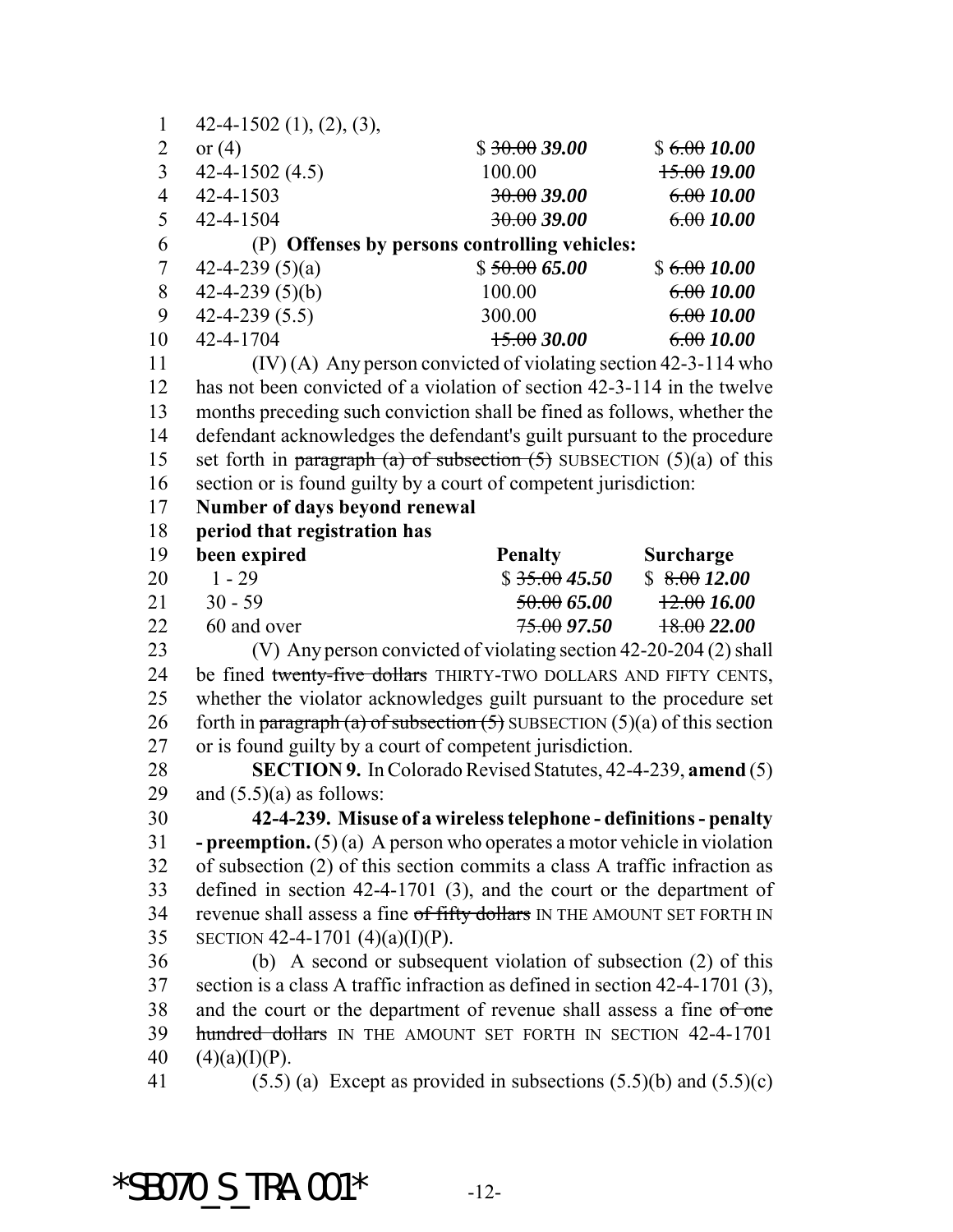of this section, a person who operates a motor vehicle in violation of subsection (3) of this section commits a class 2 misdemeanor traffic 3 offense, and the court or the department shall assess a fine of three 4 hundred dollars IN THE AMOUNT SET FORTH IN SECTION 42-4-1701 5  $(4)(a)(I)(P)$ .

 **SECTION 10.** In Colorado Revised Statutes, 42-4-313, **amend** 7 (3)(c) and (3)(d) as follows:

 **42-4-313. Penalties.** (3) (c) Any vehicle owner who violates any provision of this section is guilty of a misdemeanor traffic offense and, 10 upon conviction thereof, shall be punished by a fine of fifty dollars AS SET 11 FORTH IN SECTION 42-4-1701 (4)(a)(I)(E), payable within thirty days after conviction.

 (d) Any nonowner driver who violates any provision of this section is guilty of a misdemeanor traffic offense and, upon conviction 15 thereof, shall be punished by a fine of fifteen dollars AS SET FORTH IN 16 SECTION 42-4-1701 (4)(a)(I)(E), payable within thirty days after conviction.

 **SECTION 11.** In Colorado Revised Statutes, 42-4-314, **amend** (3) as follows:

 **42-4-314. Automobile emissions control systems - tampering - operation of vehicle.** (3) (a) A person who violates subsection (1) or (2) of this section commits a class A traffic infraction and shall be fined 23 thirty-five dollars pursuant to section  $42-4-1701$   $(4)(a)(I)(N)$ . The department shall not assess any points under section 42-2-127 for a conviction pursuant to subsection (1) or (2) of this section.

 (b) A person who violates subsection (6) of this section commits 27 a class A traffic infraction and shall be fined one hundred dollars pursuant 28 to section 42-4-1701 (4)(a)(I)(N). The department shall not assess any points under section 42-2-127 for a conviction pursuant to subsection (6) of this section.

 **SECTION 12.** In Colorado Revised Statutes, 42-4-1305, **amend** (2)(c) as follows:

 **42-4-1305. Open alcoholic beverage container - motor vehicle - prohibited.** (2) (c) A person who violates the provisions of this subsection (2) commits a class A traffic infraction and shall be punished 36 by a fine of fifty dollars and a surcharge of sixteen dollars as provided AS 37 SET FORTH in section 42-4-1701  $(4)(a)(I)(N)$ .

 **SECTION 13.** In Colorado Revised Statutes, 42-4-1305.5, **amend** (2)(c) as follows:

 **42-4-1305.5. Open marijuana container - motor vehicle - prohibited.** (2) (c) A person who violates the provisions of this

\*SB070 S TRA.001\*  $-13$ -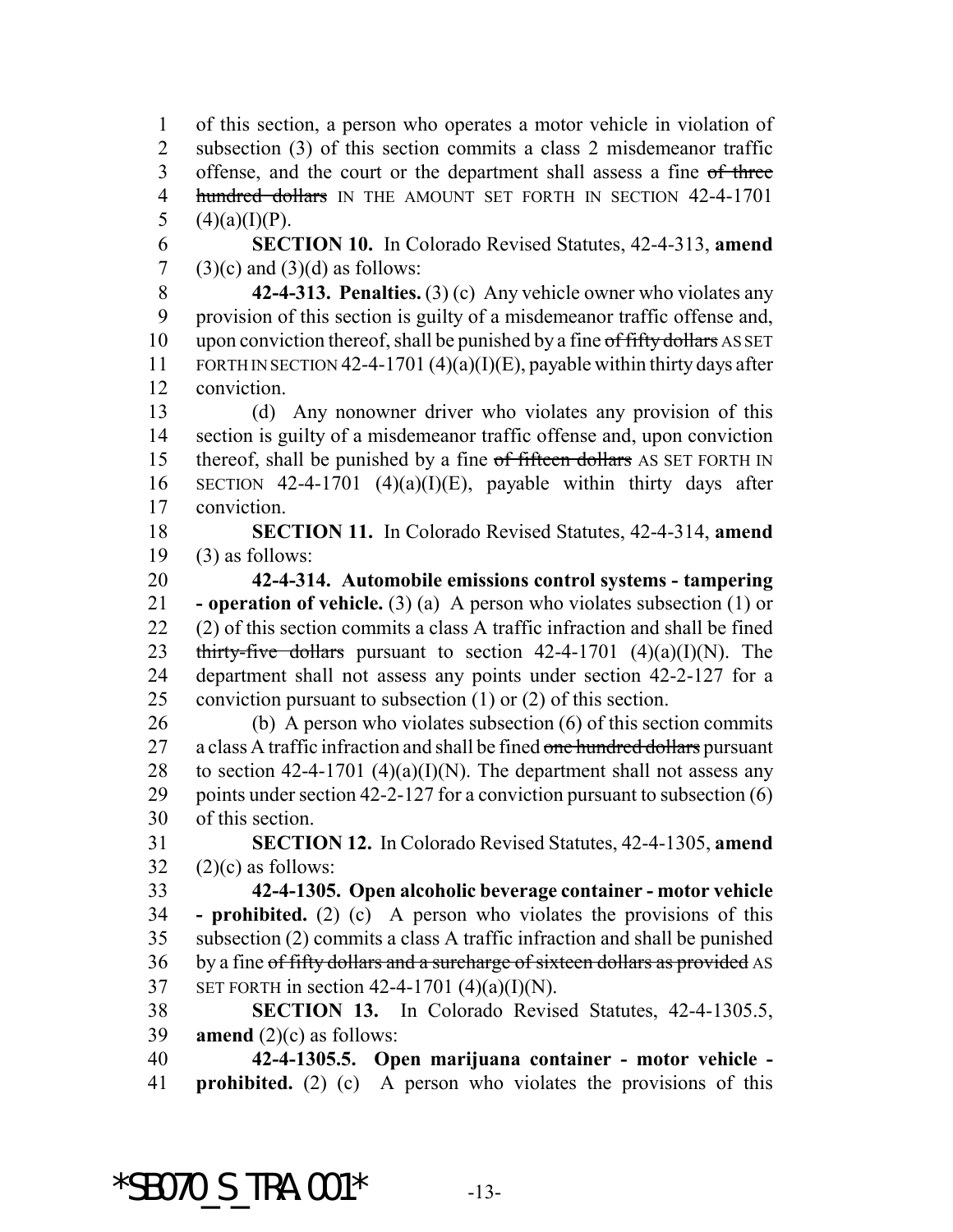subsection (2) commits a class A traffic infraction and shall be punished 2 by a fine of fifty dollars and a surcharge of seven dollars and eighty cents 3 as provided in this section and AS SET FORTH IN section 42-4-1701 4  $(4)(a)(I)(N)$ .

 **SECTION 14.** In Colorado Revised Statutes, 42-4-1416, **amend** (3) as follows:

 **42-4-1416. Failure to present a valid transit pass or coupon - fare inspector authorization - definitions.** (3) A violation of this section is a class B traffic infraction and is punishable by a fine of 10 seventy-five dollars AS SET FORTH IN SECTION  $42-4-1701$   $(4)(a)(I)(N)$ . Notwithstanding any other provision of law, fines for a violation of subsection (1) of this section shall be retained by the clerk of the court in the city and county of Denver upon receipt by the clerk for a violation occurring within that jurisdiction, or transmitted to the state judicial department if the fine is receipted by the clerk of the court of any other county.

 **SECTION 15.** In Colorado Revised Statutes, 42-20-204, **amend** (2) as follows:

 **42-20-204. Permit violations - penalties.** (2) Any person who has obtained an annual or a single trip hazardous materials transportation permit but fails to have a copy of said permit in the cab of the motor vehicle while transporting hazardous materials in, to, from, or through this state commits a class B traffic infraction and shall be assessed a 24 penalty of twenty-five dollars IN THE AMOUNT SET FORTH IN, AND in 25 accordance with the procedure set forth in, section  $42-4-1701$  (4)(a)(V); 26 except that, if a peace officer, as described in section  $16-2.5-101$ ,  $C.R.S.,$  or any other enforcement official may determine that the permit can be electronically verified at the time of contact, a copy of the permit need not be in the cab of the motor vehicle.

 **SECTION 16.** In Colorado Revised Statutes, 24-4.2-105, **amend** (1) as follows:

 **24-4.2-105. Allocation of money from fund - application for grants - disbursements.** (1) (a) Thirteen percent of the aggregate 34 amount of the moneys MONEY in the fund, after payment of the expenses specified in section 24-4.2-103 (4), shall be deposited with the state treasurer to the credit of the fund created pursuant to section 24-33.5-506. (b) THE COURT ADMINISTRATOR OF THE JUDICIAL DISTRICT SHALL DISTRIBUTE TWO DOLLARS OF EACH SURCHARGE DEPOSITED INTO THE FUND TO ORGANIZATIONS DESCRIBED IN SECTION 13-90-107 (1)(k)(II)

THAT PROVIDE VICTIM'S ADVOCATE SERVICES WITHIN THE JUDICIAL

DISTRICT. THE BOARD SHALL IDENTIFY ORGANIZATIONS ELIGIBLE TO

 $*$ SB070 S TRA.001 $*$  -14-